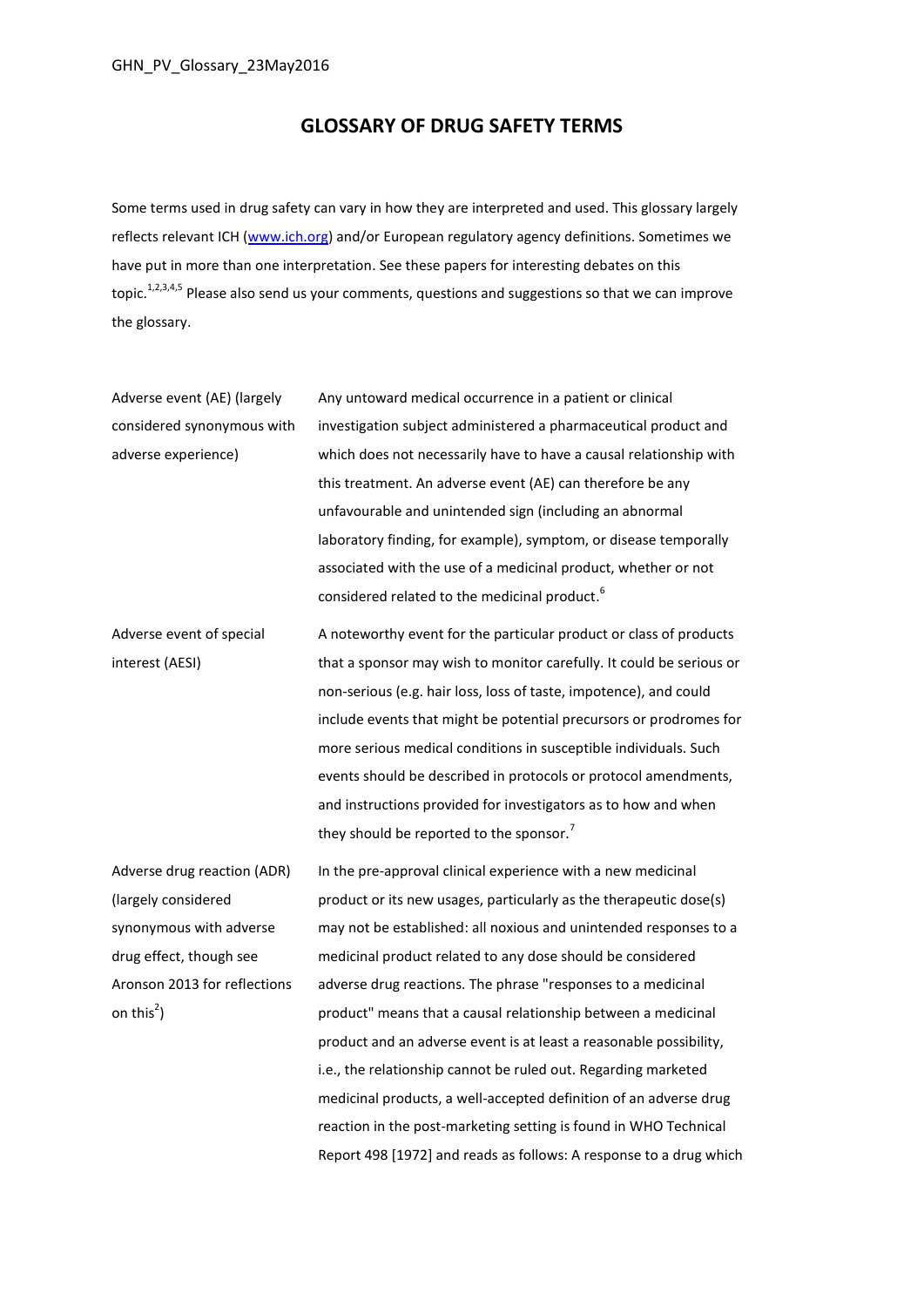<span id="page-1-2"></span><span id="page-1-1"></span><span id="page-1-0"></span>

|                                   | is noxious and unintended and which occurs at doses normally used<br>in man for prophylaxis, diagnosis, or therapy of disease or for<br>modification of physiological function. The old term "side effect"<br>has been used in various ways in the past, usually to describe<br>negative (unfavourable) effects, but also positive (favourable)<br>effects. It is recommended that this term no longer be used and<br>particularly should not be regarded as synonymous with adverse                                |
|-----------------------------------|---------------------------------------------------------------------------------------------------------------------------------------------------------------------------------------------------------------------------------------------------------------------------------------------------------------------------------------------------------------------------------------------------------------------------------------------------------------------------------------------------------------------|
| Benefit-risk analysis             | event or adverse reaction. <sup>6</sup><br>Examination of the favourable (beneficial) and unfavourable results<br>of undertaking a specific course of action. (While this phrase is still                                                                                                                                                                                                                                                                                                                           |
|                                   | commonly used, the more logical pairings of benefit-harm and<br>effectiveness-risk are slowly replacing it). <sup>17</sup>                                                                                                                                                                                                                                                                                                                                                                                          |
| Case control studies              | Studies that compare cases with a disease to controls without the<br>disease, looking for differences in antecedent exposures. <sup>8</sup>                                                                                                                                                                                                                                                                                                                                                                         |
| Case reports                      | Reports of the experience of single patients. As used in<br>pharmacoepidemiology, a case report describes a single patient<br>who was exposed to a drug and experiences a particular outcome,<br>usually an adverse event. <sup>8</sup>                                                                                                                                                                                                                                                                             |
| Case series                       | Reports of collections of patients, all of whom have a common<br>exposure, examining what their clinical outcomes were.<br>Alternatively, case series can be reports of patients who have a<br>common disease, examining what their antecedent exposures<br>were. No control group is present. <sup>8</sup>                                                                                                                                                                                                         |
| Causality assessment              | Method for assigning probability of causation to a suspected<br>adverse drug reaction. <sup>1</sup>                                                                                                                                                                                                                                                                                                                                                                                                                 |
| Clinical development<br>programme | This refers to all clinical trials being conducted with the same<br>investigational drug, regardless of indication or formulation. <sup>9</sup>                                                                                                                                                                                                                                                                                                                                                                     |
| Clinical trial/study              | Any investigation in human subjects intended to discover or verify<br>the clinical, pharmacological and/or other pharmacodynamics<br>effects of an investigational product(s), and/or to identify any<br>adverse reactions to an investigational product(s), and/or to study<br>absorption, distribution, metabolism, and excretion of an<br>investigational product(s) with the object of ascertaining its safety<br>and/or efficacy. The terms clinical trial and clinical study are<br>synonymous. <sup>10</sup> |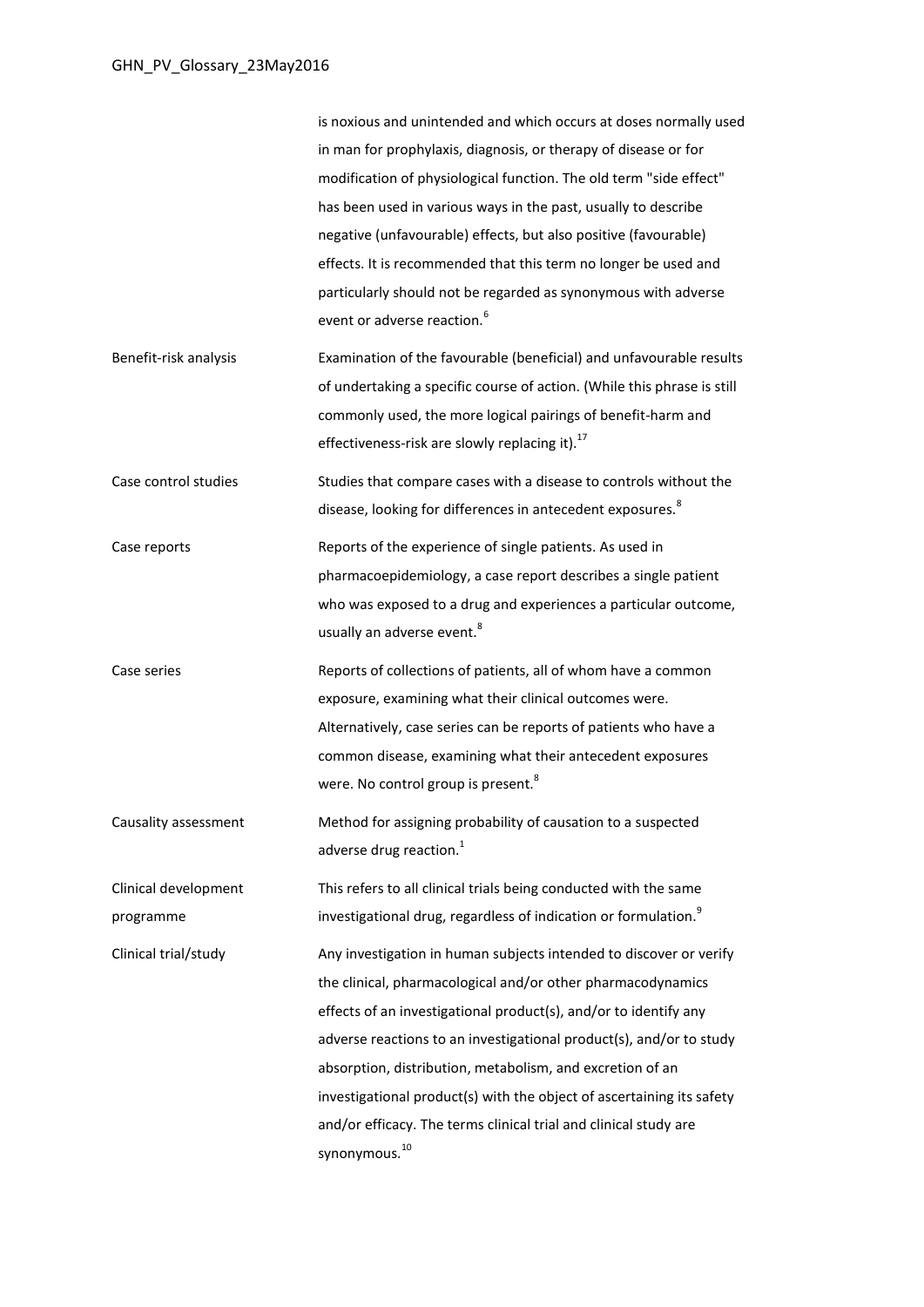<span id="page-2-0"></span>

| Cohort studies                                                                                                            | Studies that identify defined populations and follow them forward<br>in time, examining their rates of disease. Cohort studies generally<br>identify and compare exposed patients to unexposed patients or to<br>patients who receive a different exposure. <sup>8</sup>                                                                                                                           |
|---------------------------------------------------------------------------------------------------------------------------|----------------------------------------------------------------------------------------------------------------------------------------------------------------------------------------------------------------------------------------------------------------------------------------------------------------------------------------------------------------------------------------------------|
| Company core safety<br>information (CCSI)                                                                                 | For medicinal products, all relevant safety information contained in<br>the company core data sheet prepared by the marketing<br>authorisation holder and which the marketing authorisation holder<br>requires to be listed in all countries where the company markets<br>the product, except when the local regulatory authority specifically<br>requires a modification. <sup>11</sup>           |
| Company core data sheet<br>(CCDS)                                                                                         | For medicinal products, a document prepared by the marketing<br>authorisation holder containing, in addition to safety information,<br>material related to indications, dosing, pharmacology and other<br>information concerning the product. <sup>11</sup>                                                                                                                                        |
| Cross-sectional studies                                                                                                   | These examine exposures and outcomes in populations at one point<br>in time; they have no time sense. <sup>8</sup>                                                                                                                                                                                                                                                                                 |
| Data Monitoring Committee<br>(synonyms: Independent<br>Data Monitoring Committee,<br>Data and Safety Monitoring<br>Board) | An independent data monitoring committee that may be<br>established by the sponsor to assess at intervals the progress of a<br>clinical trial, the safety data, and the critical efficacy endpoints, and<br>to recommend to the sponsor whether to continue, modify, or stop<br>$a$ trial. $^{10}$                                                                                                 |
| Descriptive studies                                                                                                       | Studies that do not have control groups, namely case reports, case<br>series, and analyses of secular trends. They contrast with analytic<br>studies. <sup>8</sup>                                                                                                                                                                                                                                 |
| Development core safety<br>information (DCSI)                                                                             | An independent section of an Investigator's Brochure (IB) identical<br>in structure to the Company Core Safety Information (CCSI) that<br>contains a summary of all relevant safety information that is<br>described in more detail within the main body of the IB. It is the<br>reference safety document that determines whether an adverse<br>drug reaction is listed or unlisted. <sup>7</sup> |
| Development<br>pharmacovigilance and risk<br>management plan                                                              | A plan to conduct activities relating to the detection, assessment,<br>understanding, reporting and prevention of adverse effects of<br>medicines during clinical trials. This plan should be initiated early<br>and modified as necessary throughout the development process for<br>a new drug or drug-use. <sup>7</sup>                                                                          |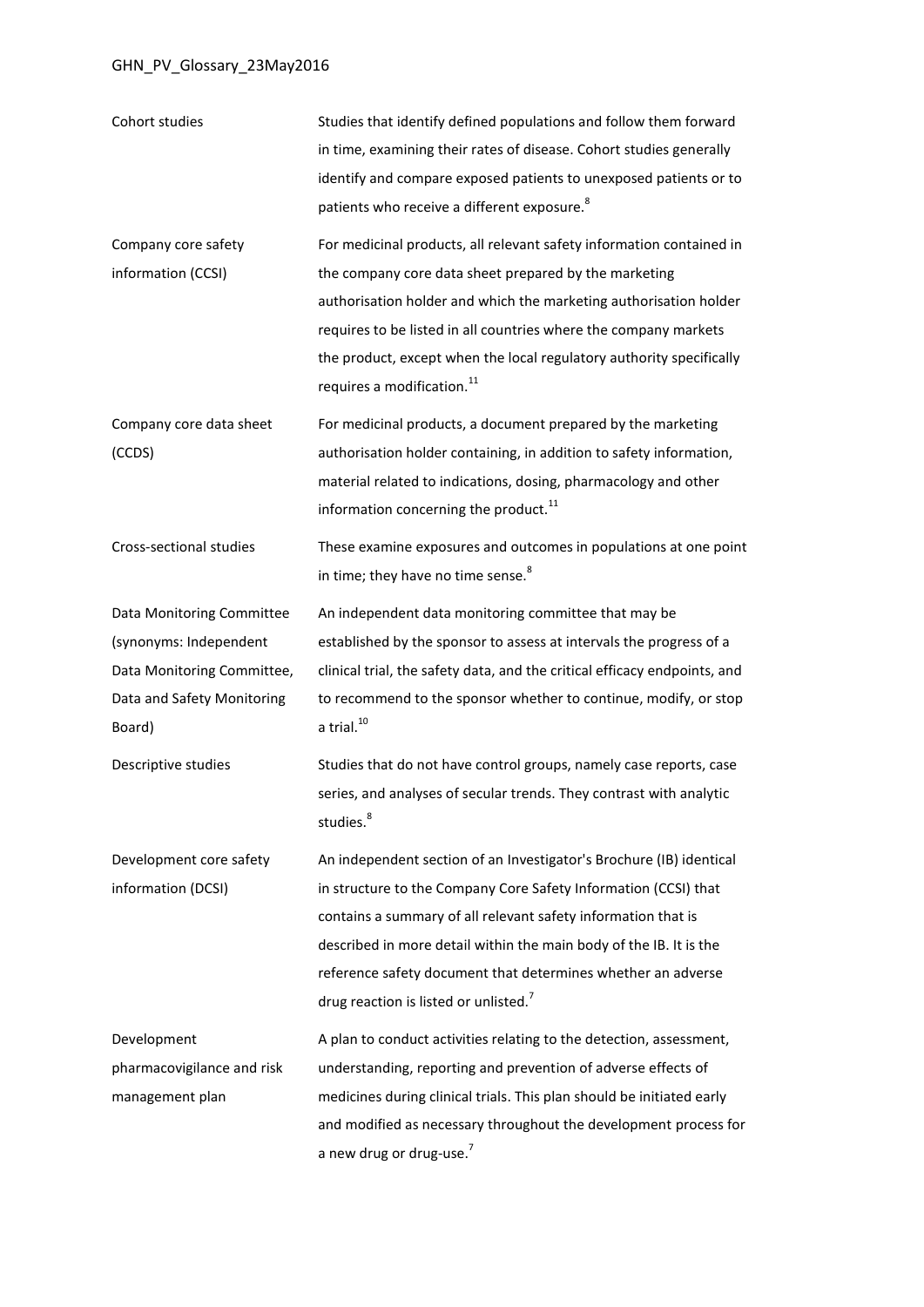<span id="page-3-0"></span>

| Development safety update<br>report (DSUR)      | A periodic summary of safety information for regulators, including<br>any changes in the benefit-risk relationship, for a drug, biologic or<br>vaccine under development, prepared by the sponsor of all its<br>clinical trials. <sup>7</sup>                                                                                                                                                  |
|-------------------------------------------------|------------------------------------------------------------------------------------------------------------------------------------------------------------------------------------------------------------------------------------------------------------------------------------------------------------------------------------------------------------------------------------------------|
|                                                 | Format and content for periodic reporting on drugs under<br>development. <sup>12</sup>                                                                                                                                                                                                                                                                                                         |
| Drug utilization research                       | The marketing, distribution, prescription and use of drugs in a<br>society, with special emphasis on the resulting medical, social, and<br>economic consequences. <sup>13</sup>                                                                                                                                                                                                                |
| <b>Ecological studies</b>                       | These examine trends in disease events over time or across<br>different geographic locations and correlate them with trends in<br>putative exposures, such as rates of drug utilisation. The unit of<br>observation is a subgroup or a population rather than individuals. <sup>8</sup>                                                                                                        |
| Expected adverse drug<br>reaction               | One for which its nature or severity is consistent with that included<br>in the appropriate reference safety information (e.g. Investigator's<br>brochure for an unapproved investigational product or package<br>insert/summary of product characteristics for an approved<br>product). $7$                                                                                                   |
| Good clinical practice (GCP)                    | A standard for the design, conduct, performance, monitoring,<br>auditing, recording, analyses, and reporting of clinical trials that<br>provides assurance that the data and reported results are credible<br>and accurate, and that the rights, integrity, and confidentiality of<br>trial subjects are protected. <sup>10</sup>                                                              |
| Good pharmacovigilance<br>practice              | A set of guidelines for the conduct of pharmacovigilance in the EU,<br>drawn up based on Article 108a of Directive 2001/83/EC, by the<br>European Medicines Agency in cooperation with competent<br>authorities in Member States and interested parties, and applying<br>to marketing authorisation holders in the EU, the Agency and<br>competent authorities in Member States. <sup>12</sup> |
| Harm (synonymous with<br>adverse drug reaction) | The totality of possible adverse consequences of an intervention or<br>therapy; they are the direct opposite of benefits, against which they<br>must be compared. <sup>5</sup>                                                                                                                                                                                                                 |
|                                                 | Damage qualified by measures of frequency of occurrence, severity<br>or duration. <sup>4</sup>                                                                                                                                                                                                                                                                                                 |
|                                                 | The nature and extent of actual damage that could be caused by a                                                                                                                                                                                                                                                                                                                               |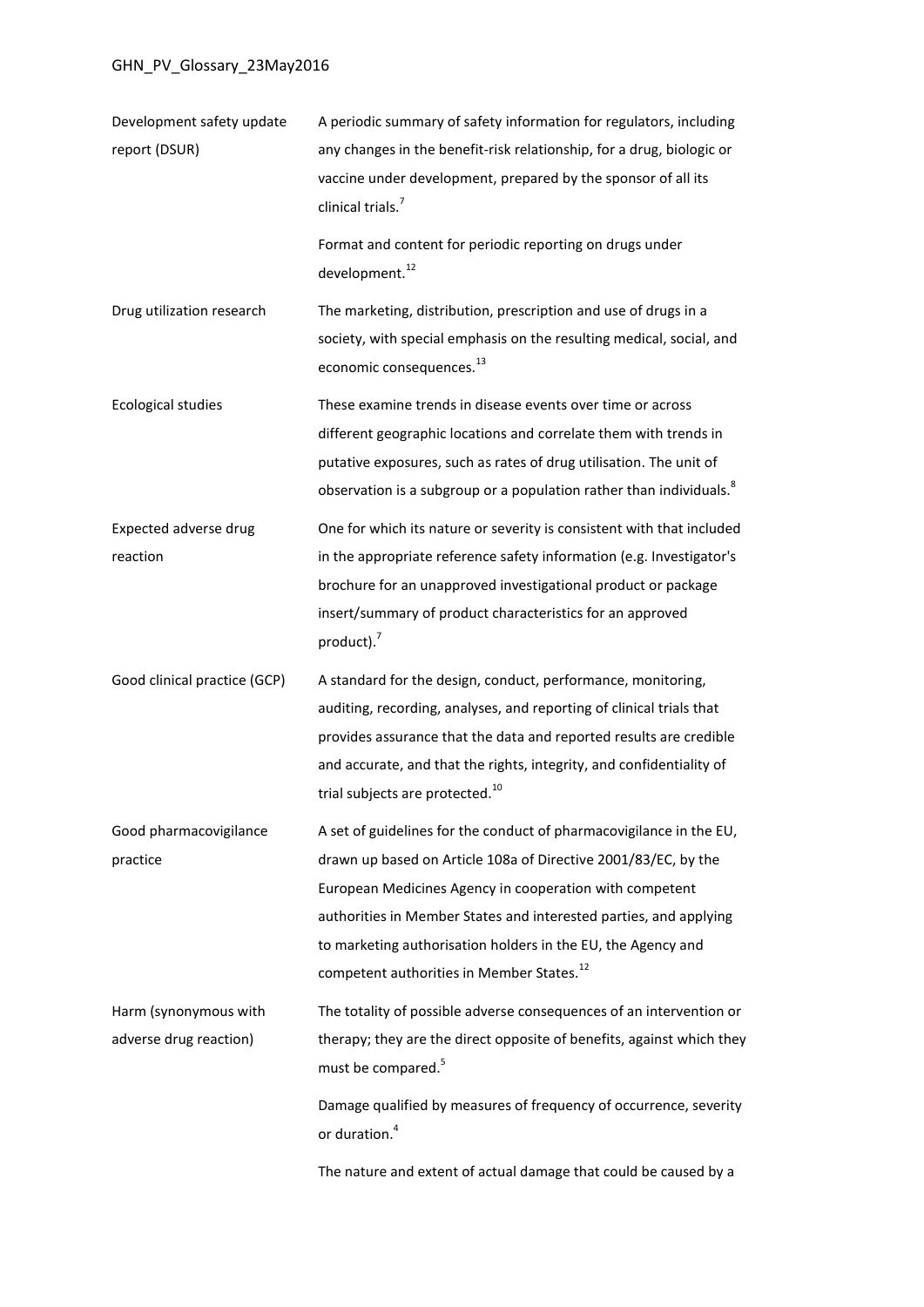drug. Not to be confused with risk.<sup>[17](#page-10-0)</sup> Hazard The inherent capability of an intervention to cause harm (and a hazard as a potential source of harm).<sup>[2](#page-0-0)</sup> Important identified risk, important potential risk An identified risk or potential risk that could impact on the riskbenefit profile of the product or have implications for public health. What constitutes an important risk will depend upon several factors, including the impact on the individual, the seriousness of the risk, and the impact on public health. Normally, any risk that is likely to be included in the contraindications or warnings and precautions section of the product labelling should be considered important.<sup>[11](#page-2-0)</sup> Individual case safety report (ICSR); synonym: Adverse (drug) reaction report Format and content for the reporting of one or several suspected adverse reactions to a medicinal product that occur in a single patient at a specific point of time.<sup>[12](#page-3-0)</sup> Identified risk An untoward occurrence for which there is adequate evidence of an association with the medicinal product of interest. Examples of identified risks include: an adverse reaction adequately demonstrated in nonclinical studies and confirmed by clinical data; an adverse reaction observed in well-designed clinical trials or epidemiological studies for which the magnitude of the difference compared with the comparator group (placebo or active substance) on a parameter of interest suggests a causal relationship; and an adverse reaction suggested by a number of well documented spontaneous reports where causality is strongly supported by temporal relationship and biological plausibility, such as anaphylactic reactions or application site reactions[.](#page-1-2)<sup>9</sup> Investigator brochure (IB) A compilation of the clinical and nonclinical data on the investigational product(s) that is relevant to the study of the investigational product(s) in human subjects. $^{10}$  $^{10}$  $^{10}$ Investigational product A pharmaceutical form of an active ingredient or placebo being tested or used as a reference in a clinical trials, including a product with a marketing authorization when used or assembled (formulated or packaged) in a way different form the approved form, or when used for an unapproved indication, or when used to gain further information about an approved use.<sup>[10](#page-1-1)</sup>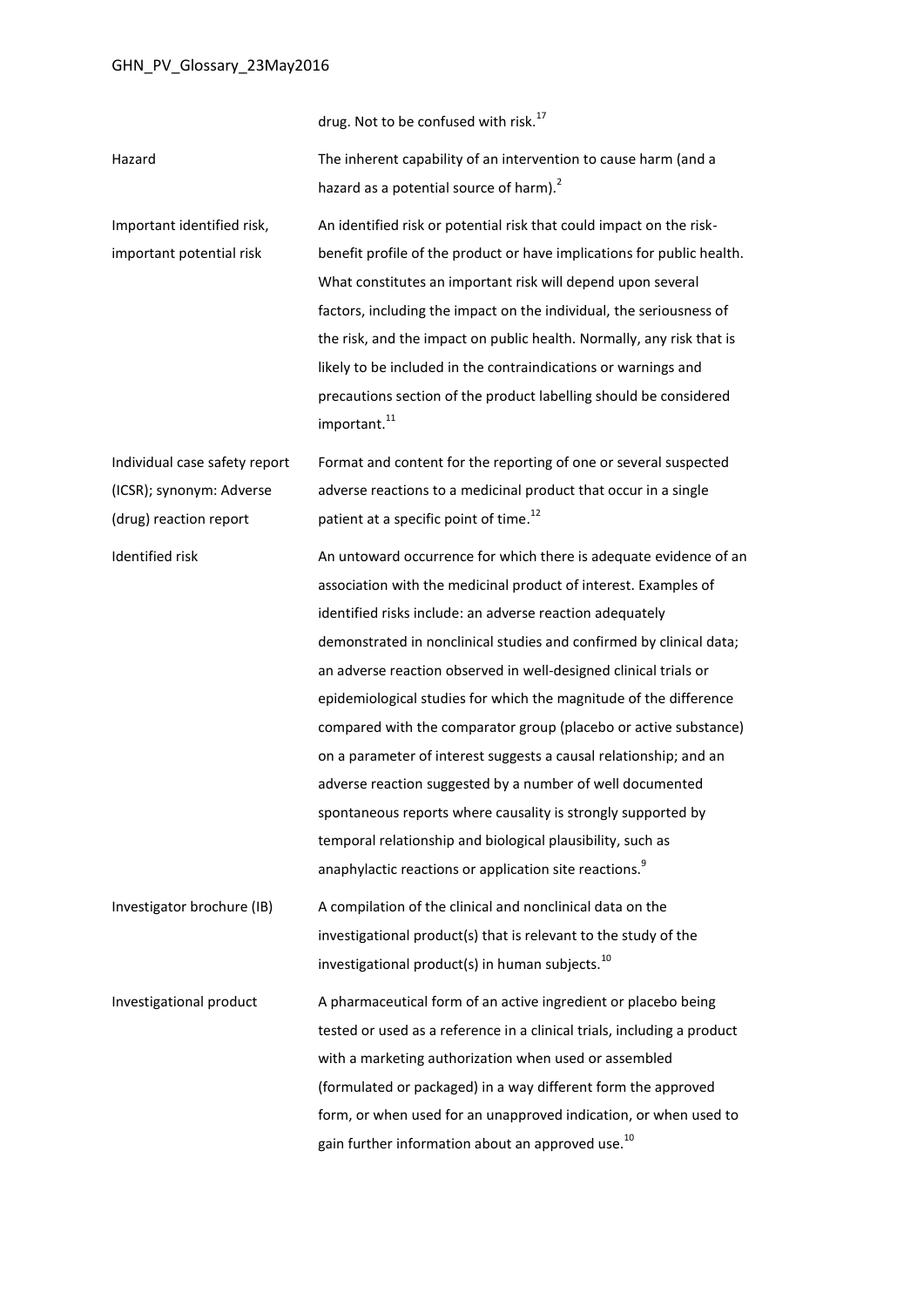<span id="page-5-1"></span><span id="page-5-0"></span>

| Labelled or unlabelled                  | For a product with an approved marketing application, any reaction<br>which is not mentioned in the official product information is<br>unlabelled. If it is included it is termed labelled. <sup>7</sup>                                                                         |
|-----------------------------------------|----------------------------------------------------------------------------------------------------------------------------------------------------------------------------------------------------------------------------------------------------------------------------------|
| <b>Medication errors</b>                | Any mistake in the medication use process, including prescribing,<br>transcribing, dispensing, administering, and monitoring. <sup>8</sup>                                                                                                                                       |
| Minimum criteria for<br>reporting       | For the purpose of reporting cases of suspected adverse reactions,<br>the minimum data elements for a case are: an identifiable reporter,<br>an identifiable patient, an adverse reaction and a suspect medicinal<br>product. <sup>14</sup>                                      |
| Missing information                     | Gaps in knowledge about a medicinal product, related to safety or<br>use in particular patient populations, which could be clinically<br>significant. <sup>12</sup>                                                                                                              |
| Near-misses                             | Medication errors that have high potential for causing harm but did<br>not, either because they were intercepted prior to reaching a<br>patient, or because the error reached the patient who fortuitously<br>did not have any observable untoward sequalae. <sup>8</sup>        |
| Number needed to harm<br>(NNH)          | The number of individuals needed to be treated for some specified<br>period of time in order that one person out of those treated would<br>have one harmful event (during some specified time period). <sup>7</sup>                                                              |
| Observational study                     | A study where the investigator does not control the therapy, but<br>observes and evaluates the results of ongoing medical care. <sup>8</sup>                                                                                                                                     |
| Periodic safety update report<br>(PSUR) | Format and content for providing an evaluation of the risk-benefit<br>balance of a medicinal product for submission by the marketing<br>authorisation holder at defined time points during the post-<br>authorisation phase. <sup>12</sup>                                       |
| Pharmacoepidemiology                    | The study of the use and the effects of drugs in large numbers of<br>people. <sup>8</sup>                                                                                                                                                                                        |
| Pharmacovigilance                       | The science and activities relating to the detection, assessment,<br>understanding and prevention of adverse effects or any other drug<br>related problem. <sup>15</sup>                                                                                                         |
|                                         | In line with this general definition, underlying objectives of<br>pharmacovigilance in accordance with the applicable EU legislation<br>for are: preventing harm from adverse reactions in humans arising<br>from the use of authorised medicinal products within or outside the |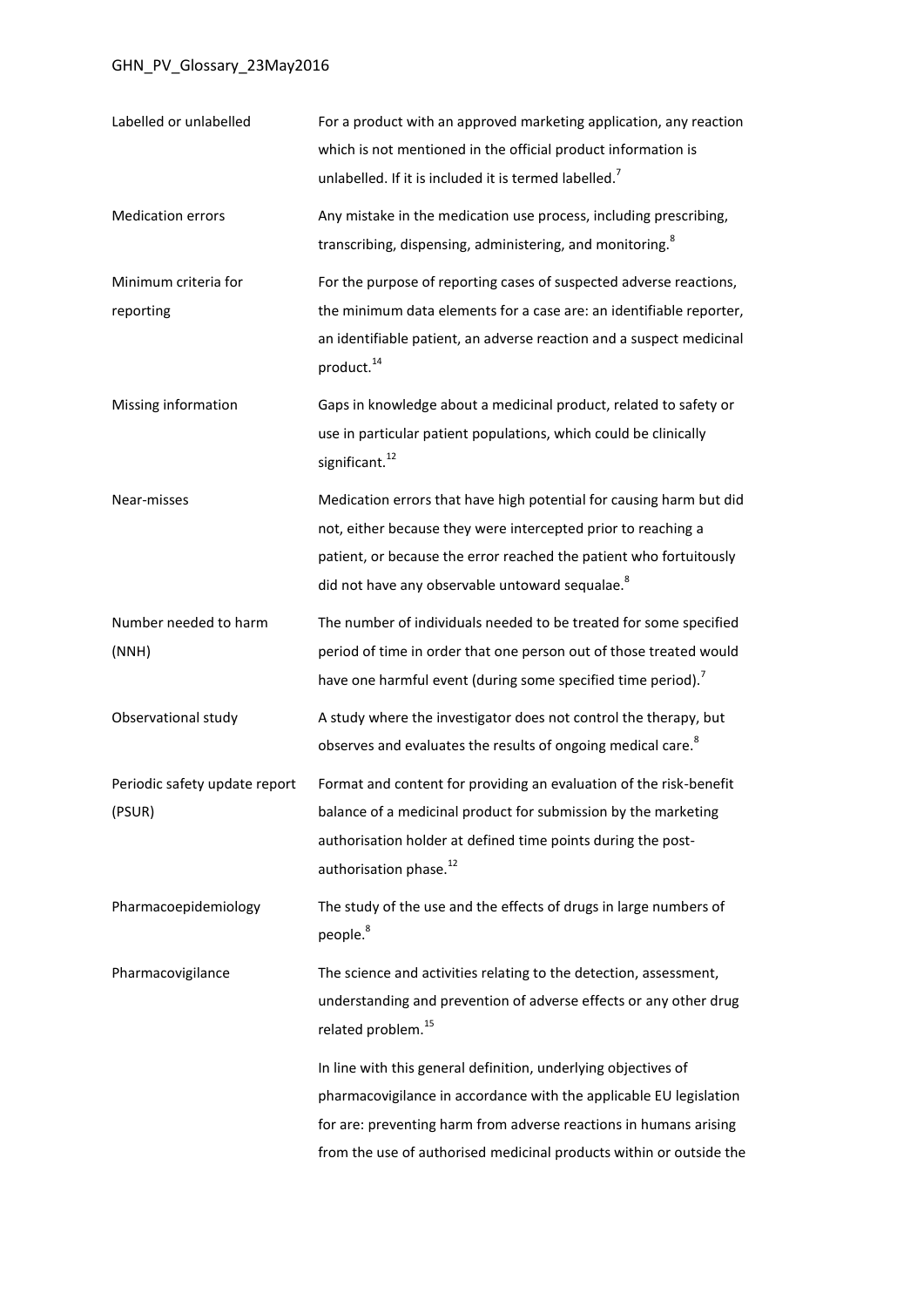terms of marketing authorisation or from occupational exposure; and promoting the safe and effective use of medicinal products, in particular through providing timely information about the safety of medicinal products to patients, healthcare professionals and the public. Pharmacovigilance is therefore an activity contributing to the protection of patients' and public health.<sup>[12](#page-3-0)</sup>

Moreover, recently, its concerns have been widened to include: herbals, traditional and complementary medicines, blood products, biologicals, medical devices, vaccines.

Many other issues are also of relevance to the science: substandard medicines, medication errors, lack of efficacy reports, use of medicines for indications that are not approved and for which there is inadequate scientific basis, case reports of acute and chronic poisoning, assessment of drug-related mortality, abuse and misuse of medicines, adverse interactions of medicines with chemicals, other medicines, and food.<sup>[15](#page-5-0)</sup>

Pharmacovigilance system A system used by an organisation to fulfil its legal tasks and responsibilities in relation to pharmacovigilance and designed to monitor the safety of authorised medicinal products and detect any change to their risk-benefit balance.<sup>[12](#page-3-0)</sup>

Post-authorisation safety study (PASS) Any study relating to an authorised medicinal product conducted with the aim of identifying, characterising or quantifying a safety hazard, confirming the safety profile of the medicinal product, or of measuring the effectiveness of risk management measures.<sup>[12](#page-3-0)</sup>

Postmarketing surveillance The study of drug use and drug effects after release onto the marke[t.](#page-1-0)<sup>8</sup>

Potential risk **An untoward occurrence for which there is some basis for suspicion** of an association with the medicinal product of interest but where this association has not been confirmed. Examples of potential risks include: non-clinical safety concerns that have not been observed or resolved in clinical studies; adverse events observed in clinical trials or epidemiological studies for which the magnitude of the difference, compared with the comparator group (placebo or active substance, or unexposed group), on the parameter of interest raises a suspicion of, but is not large enough to suggest, a causal relationship; an event which is known to be associated with other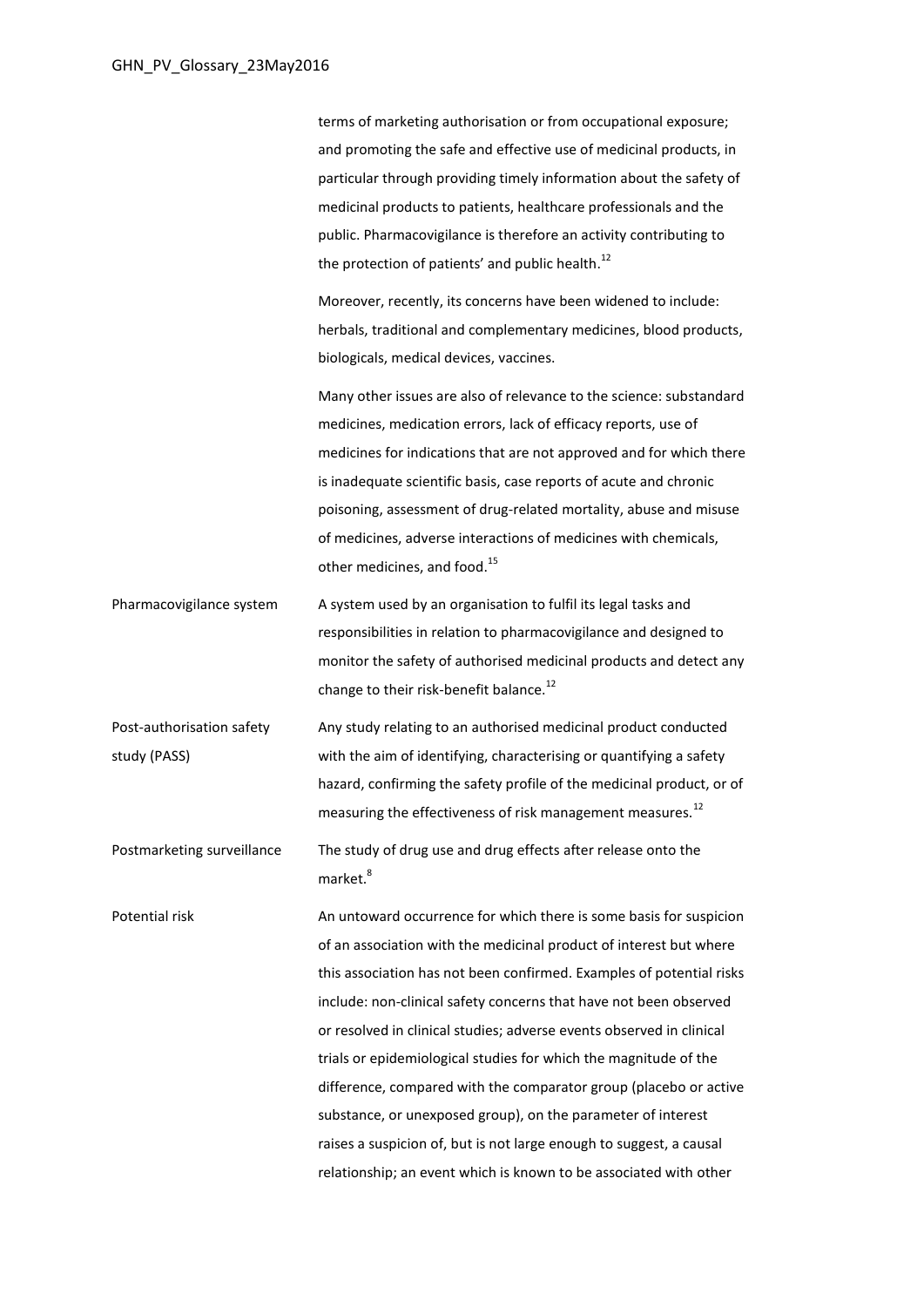products of the same class or which could be expected to occur based on the properties of the medicinal product.<sup>[12](#page-3-0)</sup> Randomised controlled trial (RCT) A study where the investigator randomly assigns patients to different therapies/study arms[.](#page-1-0)<sup>8</sup> Reference Safety Information (RSI) In periodic benefit-risk evaluation reports for medicinal products, all relevant safety information contained in the reference product information (e.g. the company core data sheet) prepared by the marketing authorisation holder and which the marketing authorisation holder requires to be listed in all countries where it markets the product, except when the local regulatory authority specifically requires a modification. It is a subset of information contained within the marketing authorisation holder's reference product information for the periodic benefit-risk evaluation report. Where the reference product information is the company core data sheet, the reference safety information is the company core safety information. [12](#page-3-0) Registry **A** list of patients presenting with the same characteristic(s). This characteristic can be a disease (disease registry) or a specific exposure (drug registry). Both types of registries, which only differ by the type of patient data of interest, can collect a battery of information using standardised questionnaires in a prospective fashion. Exposure (drug) registries collect information over time on populations exposed to drugs of interest and/or specific populations. Patients can be included in a cohort study to collect data on adverse events using standardised questionnaires. They can be useful for signal amplification, particularly of rare outcomes.<sup>16</sup> Risk **The probability that something will happen[.](#page-1-0)**<sup>8</sup> The probability of developing an outcome. Note 1: the term 'risk' normally, but not always, refers to a negative outcome. Note 2: contrary to harm, the concept of risk does not involve severity of an outcome. [4](#page-0-5) Risk-benefit balance An evaluation of the positive therapeutic effects of the medicinal product in relation to the risks, i.e. any risk relating to the quality, safety or efficacy of the medicinal product as regards patients' health or public health. $^{12}$  $^{12}$  $^{12}$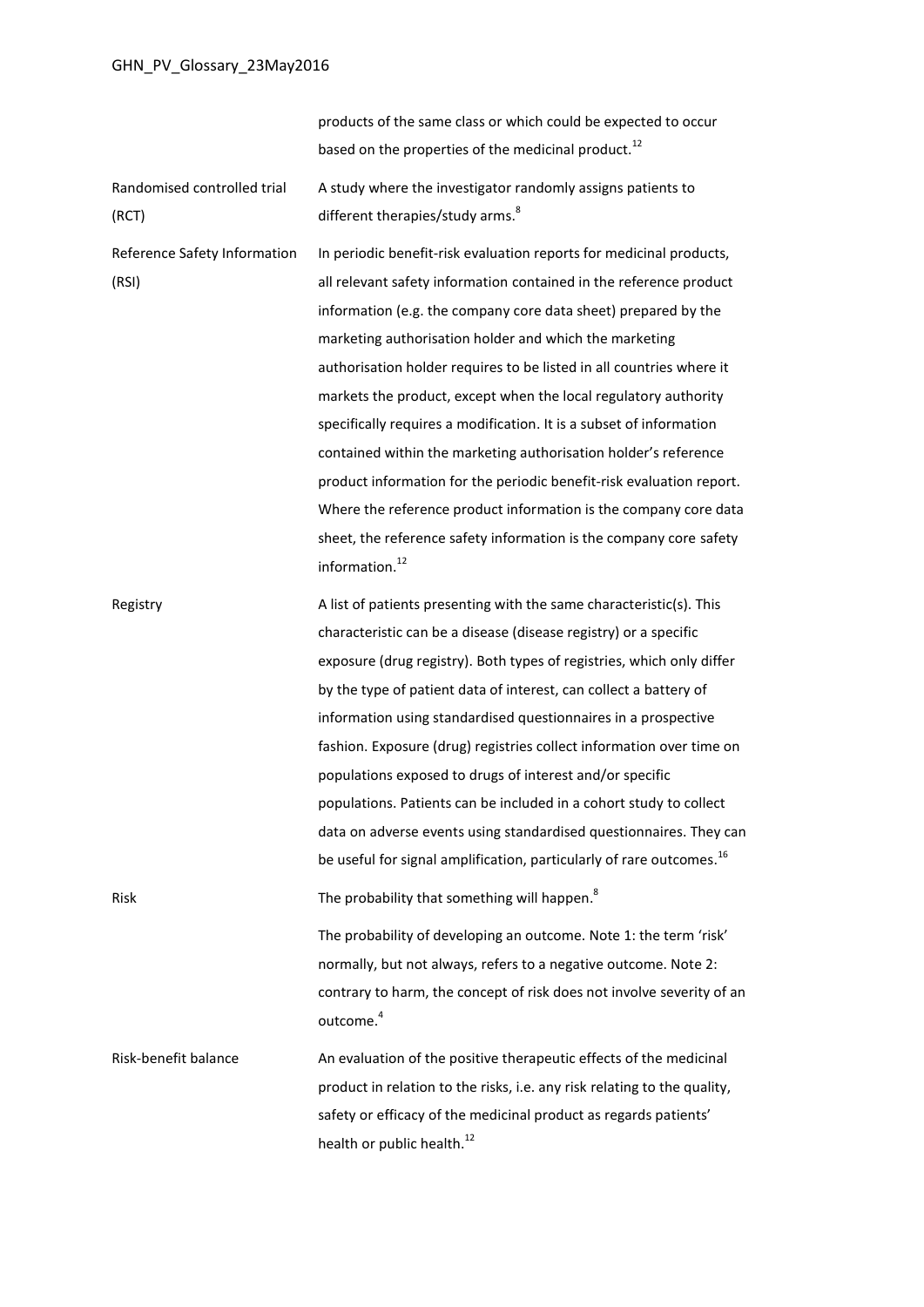| Risk management              | The overall aim of risk management is to ensure that the benefits of                       |
|------------------------------|--------------------------------------------------------------------------------------------|
|                              | a particular medicinal product (or a series of medicinal products)                         |
|                              | exceed the risks by the greatest achievable margin for the individual                      |
|                              | patient and for the target population as a whole. This can be done                         |
|                              | either by increasing the benefits or by reducing the risks. Risk                           |
|                              | management has three stages which are inter-related and re-                                |
|                              | iterative: 1. characterisation of the safety profile of the medicinal                      |
|                              | product including what is known and not known; 2. planning of                              |
|                              | pharmacovigilance activities to characterise risks and identify new                        |
|                              | risks and increase the knowledge in general about the safety profile                       |
|                              | of the medicinal product; 3. planning and implementation of risk                           |
|                              | minimisation and mitigation and assessment of the effectiveness of                         |
|                              | these activities. <sup>12</sup>                                                            |
| Risk management plan         | A detailed description of the risk management system. To this end,                         |
|                              | it must identify or characterise the safety profile of the medicinal                       |
|                              | product(s) concerned, indicate how to characterise further the                             |
|                              | safety profile of the medicinal product(s) concerned, document                             |
|                              | measures to prevent or minimise the risks associated with the                              |
|                              | medicinal product, including an assessment of the effectiveness of                         |
|                              | those interventions and document post-authorisation obligations                            |
|                              | that have been imposed as a condition of the marketing                                     |
|                              | authorisation. <sup>12</sup>                                                               |
| Risk management system       | A set of pharmacovigilance activities and interventions designed to                        |
|                              | identify, characterise, prevent or minimise risks relating to                              |
|                              | medicinal products including the assessment of the effectiveness of                        |
|                              | those activities and interventions. <sup>12</sup>                                          |
|                              |                                                                                            |
| Risk minimisation activity   | An intervention intended to prevent or reduce the probability of                           |
| (used synonymously with risk | the occurrence of an adverse reaction associated with the exposure                         |
| minimisation measure)        | to a medicine, or to reduce its severity should it occur. These                            |
|                              | activities may consist of routine risk minimisation (e.g. product                          |
|                              | information) or additional risk minimisation activities (e.g.                              |
|                              | healthcare professional or patient communications/educational<br>materials). <sup>12</sup> |
| Safety                       | Substantive evidence of an absence of harm. The term is often                              |
|                              | misused when there is simply absence of evidence of harm. <sup>5</sup>                     |
|                              | A judgement about safety is a personal and/or social judgement                             |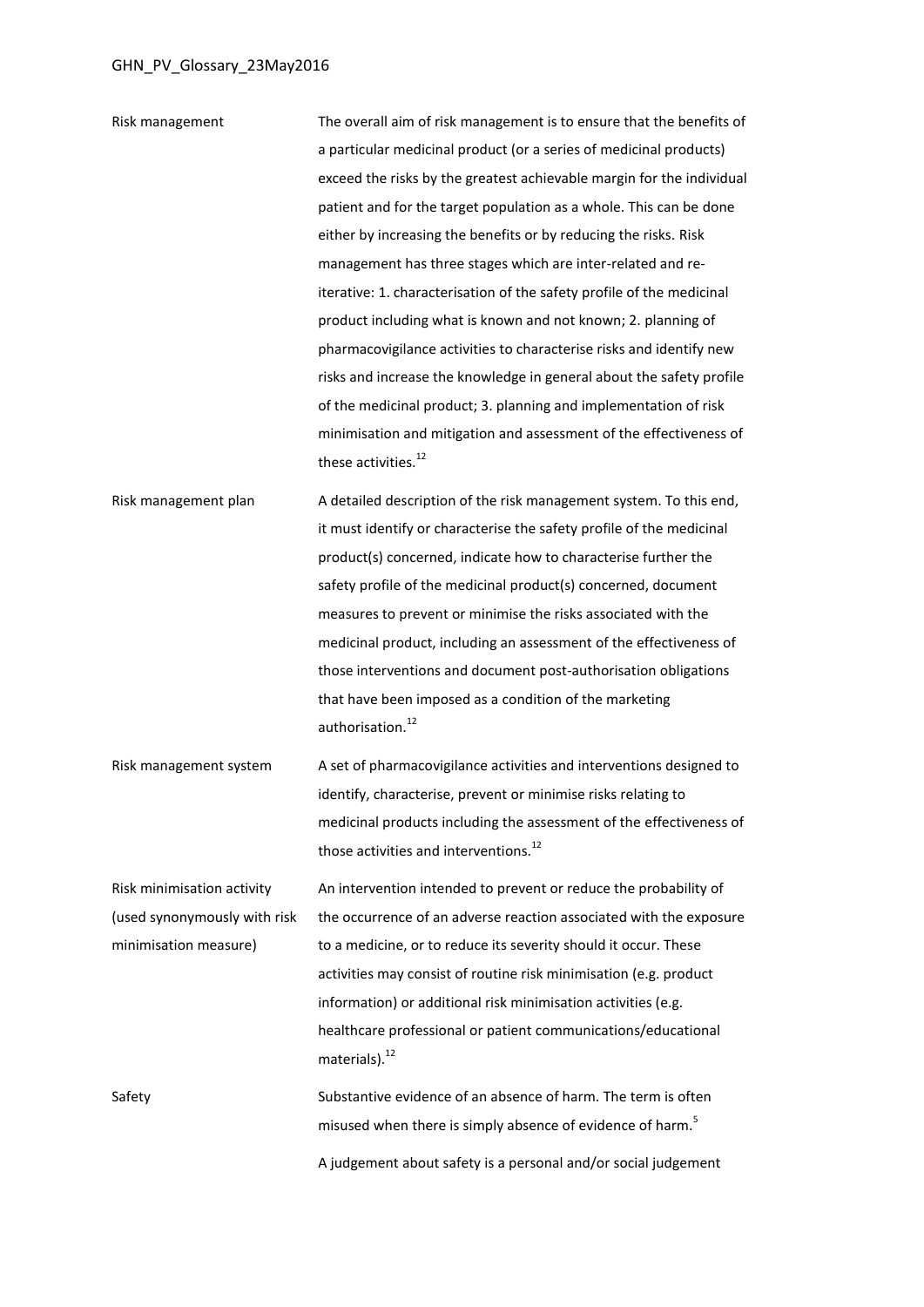about the degree to which a given risk is acceptabl[e.](#page-1-0)<sup>8</sup>

Safety concern An important identified risk, important potential risk or missing information. It is noted that the ICH definition of safety concern is: an important identified risk, important potential risk or important missing information, i.e. includes the qualifier "important" in relation to missing information (see Annex IV, ICH-E2C(R2) Guideline). The ICH-E2E Guideline (see Annex IV) uses the terms safety issue and safety concern interchangeably with the same definition for safety concern as defined in the ICH-E2C(R2) Guideline.<sup>[12](#page-3-0)</sup>

Safety specification **Part of a Risk Management Plan (RMP)** that provides a synopsis of the safety profile of the medicinal product(s) and should include what is known and not known about the medicinal product(s). It should be a summary of the important identified risks of a medicinal product, important potential risks, and missing information. It should also address the populations potentially at risk (where the product is likely to be used i.e. both labelled and offlabelled use), and outstanding safety questions which warrant further investigation to refine understanding of the risk-benefit balance during the post-authorisation period.<sup>[12](#page-3-0)</sup>

Serious adverse event (SAE) Any untoward medical occurrence that at any dose, results in death, is life-threatening (NOTE: The term "life-threatening" in the definition of "serious" refers to an event/reaction in which the patient was at risk of death at the time of the event/reaction; it does not refer to an event/reaction which hypothetically might have caused death if it were more severe), requires inpatient hospitalization or prolongation of existing hospitalization, results in persistent or significant disability/incapacity, or is a congenital anomaly/birth defect. Medical and scientific judgment should be exercised in deciding whether other situations should be considered serious such as important medical events that might not be immediately life-threatening or result in death or hospitalisation but might jeopardise the patient or might require intervention to prevent one of the other outcomes listed in the definition above. Examples of such events are intensive treatment in an emergency room or at home for allergic bronchospasm, blood dyscrasias or convulsions that do not result in hospitalization, or development of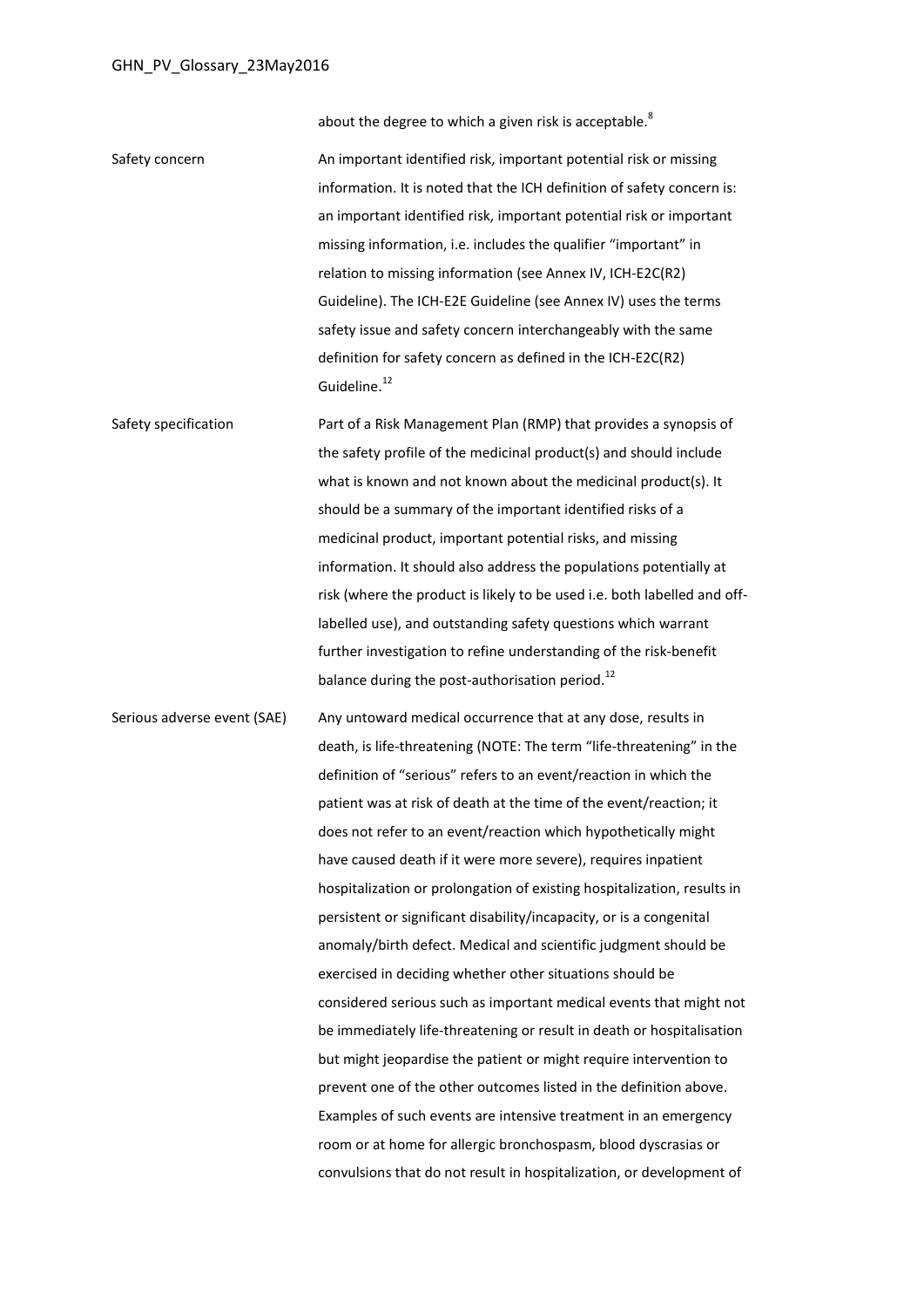<span id="page-10-0"></span>drug dependency or drug abuse.<sup>[6](#page-0-1)</sup>

| Side effect | Any unintended effect of a pharmaceutical product occurring at   |
|-------------|------------------------------------------------------------------|
|             | normal dosage which is related to the pharmacological properties |
|             | of the drug. $17$                                                |

Signal Information that arises from one or multiple sources (including observations and experiments), that suggests a new potentially causal association, or a new aspect of a known association, between an intervention and an event or set of related events, either adverse or beneficial, that is judged to be of sufficient likelihood to justify further action to verify. $^{11}$  $^{11}$  $^{11}$ 

> Reported information on a possible causal relationship between an adverse event and a drug, the relationship being unknown or incompletely documented previously. Note 1: a signal is an evaluated association that is considered important to investigate further. Note 2: a signal may refer to new information on an already known association. Note 3: usually more than a single report is required to generate a signal, depending on the seriousness of the event and the quality of the information.<sup>[4](#page-0-5)</sup>

Signal management process Includes the following activities: signal detection, signal validation, signal confirmation, signal analysis and prioritisation, signal assessment and recommendation for action. It therefore is a set of activities performed to determine whether, based on an examination of individual case safety reports (ICSRs), aggregated data from active surveillance systems or studies, literature information or other data sources, there are new risks causally associated with an active substance or a medicinal product or whether known risks have changed.<sup>[12](#page-3-0)</sup>

Signal validation Process of evaluating the data supporting a detected signal in order to verify that the available documentation contains sufficient evidence demonstrating the existence of a new potentially causal association, or a new aspect of a known association, and therefore justifies further analysis of the signal. $^{12}$  $^{12}$  $^{12}$ 

Solicited reports Those derived from organized data collection systems, which include clinical trials, registries, post-approval named patient use programs, other patient support and disease management programs, surveys of patients or healthcare providers, or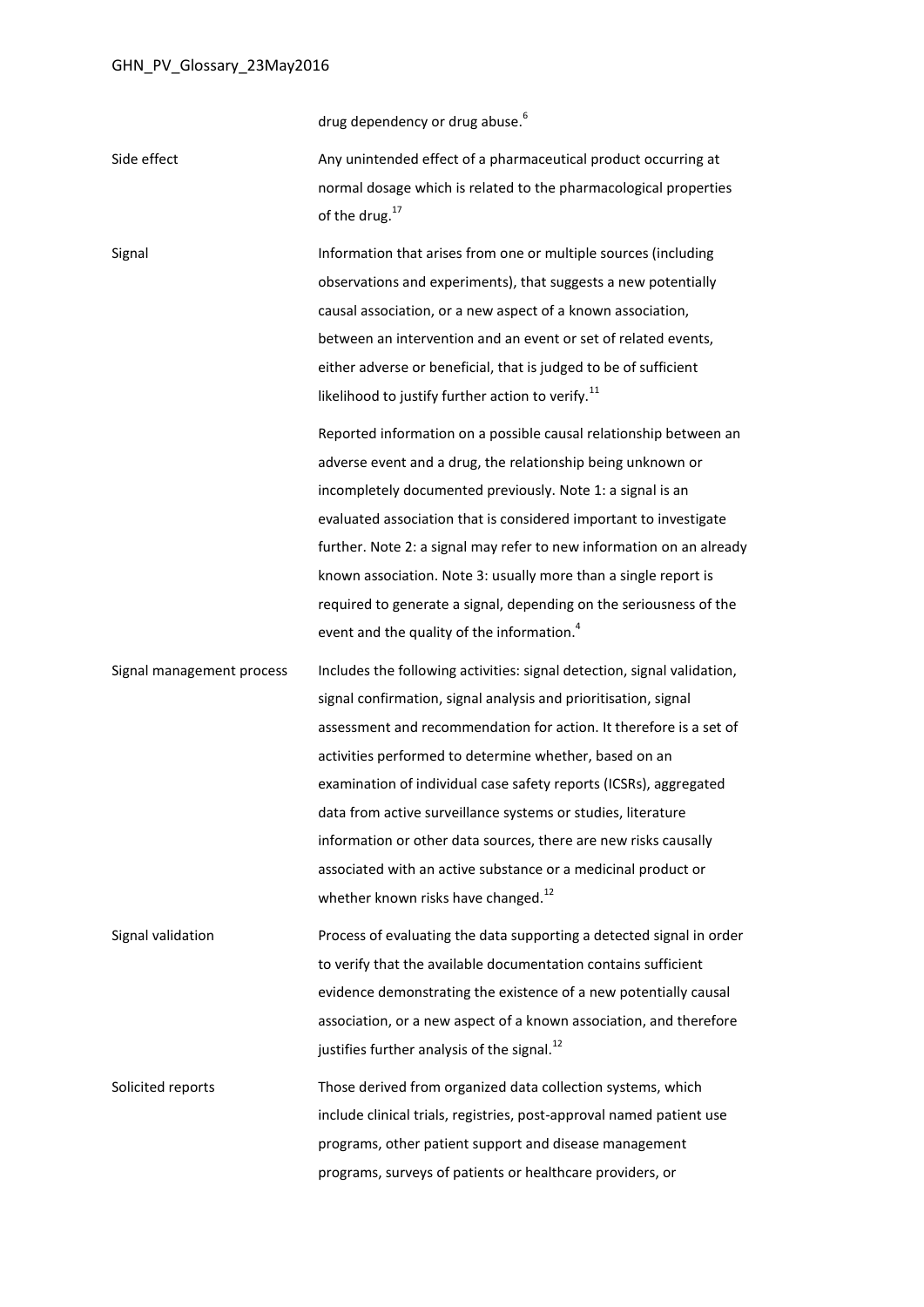information gathering on efficacy or patient compliance. $^{14}$  $^{14}$  $^{14}$ 

Sponsor An individual, company, institution, or organisation which takes responsibility for the initiation, management, and/or financing of a clinical trial  $^{10}$  $^{10}$  $^{10}$ 

Spontaneous report or spontaneous notification An unsolicited communication to a company, regulatory authority, or other organization that describes an adverse drug reaction in a patient given one or more medicinal products and which does not derive from a study or any organized data collection scheme.<sup>[14](#page-5-1)</sup>

Stimulated reporting Can occur in certain situations, such as after a direct healthcare professional communication (DHPC), a publication in the press or questioning of healthcare professionals by company representatives, and adverse reaction reports arising from these situations are considered spontaneous reports (see Annex IV, ICH-E2D), provided the report meets the definition of a spontaneous report as specified above. Reporting can also be stimulated by invitation from patients' or consumers' organisations to their members. Reporting made in the context of early phase postmarketing vigilance (EPPV), e.g. in Japan, is also considered stimulated reporting.<sup>[12](#page-3-0)</sup>

Summary of product characteristics (SmPC or SPC) Part of the marketing authorisation of a medicinal product setting out the agreed position of the product as distilled during the course of the assessment process which includes the information described in Article 11 of Directive 2001/83/EC. It is the basis of information for healthcare professionals on how to use the product safely and effectively. The package leaflet is drawn in accordance with the summary of product characteristics (based on A Guideline on Summary of Product Characteristics, Volume 2C of the Rules Governing Medicinal Products in the EU).<sup>[12](#page-3-0)</sup>

Suspected unexpected serious adverse reaction (SUSAR) A reaction which is both unexpected and serious in nature. Target population (treatment) The patients who might be treated with the medicinal product in accordance with the indication(s) and contraindications in the authorised product information.<sup>[12](#page-3-0)</sup>

Target population (vaccine); Persons who might be vaccinated in accordance with the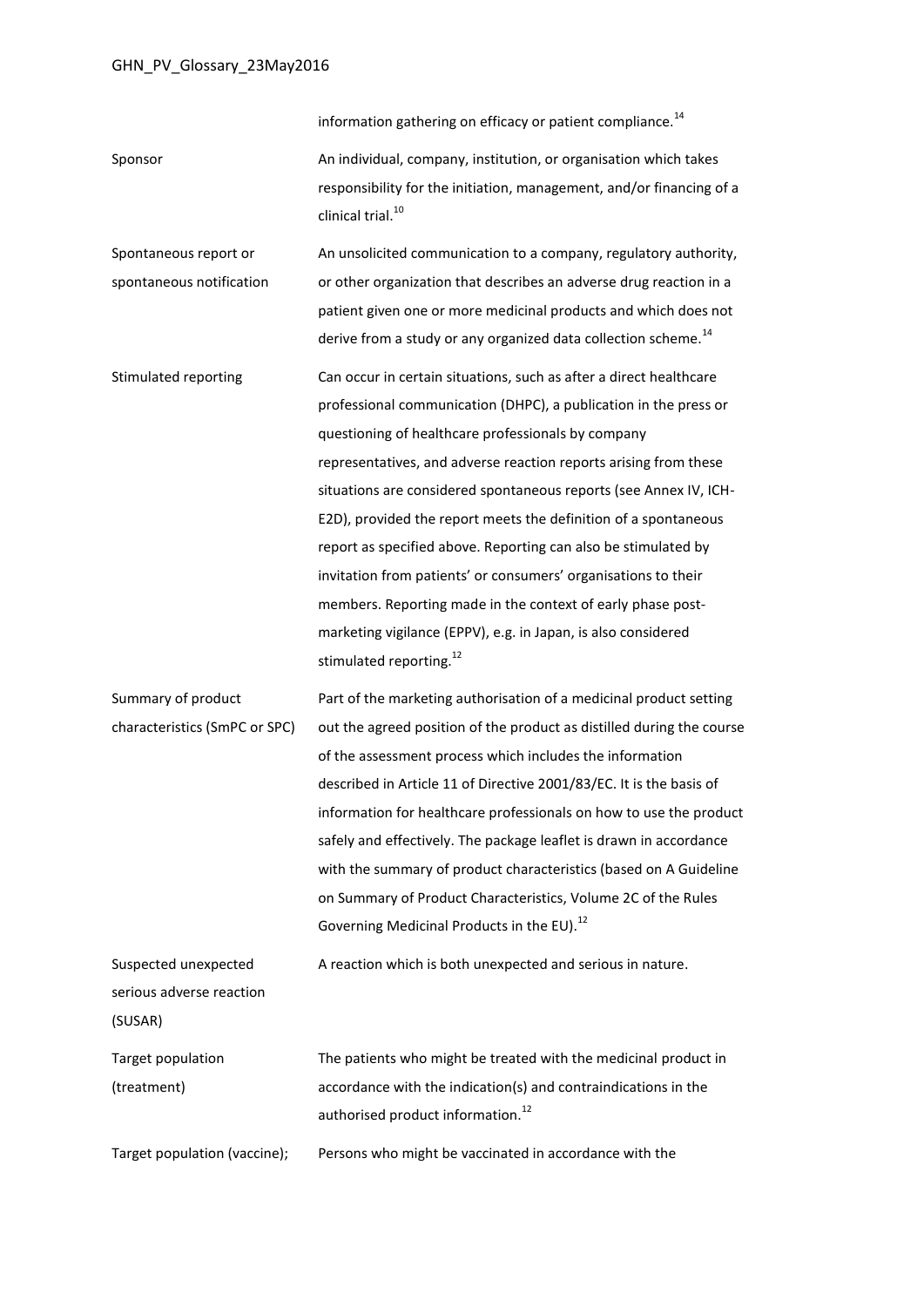| synonym: Vaccine target<br>population        | indication(s) and contraindications in the authorised product<br>information and official recommendations for vaccinations. <sup>12</sup>                                                                                                                                               |
|----------------------------------------------|-----------------------------------------------------------------------------------------------------------------------------------------------------------------------------------------------------------------------------------------------------------------------------------------|
| Tolerability                                 | The degree to which overt adverse effects can be tolerated by the<br>subject. <sup>18</sup>                                                                                                                                                                                             |
|                                              | NB we can find few references for this term - advice would be                                                                                                                                                                                                                           |
|                                              | appreciated to improve the glossary                                                                                                                                                                                                                                                     |
| Type A adverse drug reaction<br>(augmented)  | A dose-related reaction; features of which are that they are<br>common, related to a pharmacological action of the drug,                                                                                                                                                                |
|                                              | predictable and with low mortality. <sup>1</sup>                                                                                                                                                                                                                                        |
| Type B adverse drug reaction<br>(bizarre)    | A non-dose-related reaction; features of which are that they are<br>uncommon, not related to a pharmacological action of the drug,<br>unpredictable and with high mortality. <sup>1</sup>                                                                                               |
| Type C adverse drug reaction<br>(chronic)    | A dose- and time-related reaction; features of which are that they<br>are uncommon and related to the cumulative dose. <sup>1</sup>                                                                                                                                                     |
| Type D adverse drug reaction<br>(delayed)    | A time-related reaction; features of which are that they are<br>uncommon, usually dose-related and they occur or become<br>apparent sometime after the use of the drug. <sup>1</sup>                                                                                                    |
| Type E adverse drug reaction<br>(end of use) | A withdrawal reaction; features of which are that they are<br>uncommon and occur soon after withdrawal of the drug. <sup>1</sup>                                                                                                                                                        |
| Type F adverse drug reaction<br>(failure)    | A unexpected failure of therapy reaction; features of which are that<br>they are common, dose-related and often caused by drug<br>interactions. <sup>1</sup>                                                                                                                            |
| Unexpected adverse drug<br>reaction          | An adverse reaction, the nature or severity of which is not<br>consistent with the applicable product information (e.g.,<br>Investigator's Brochure for an unapproved investigational medicinal<br>product). $7$                                                                        |
|                                              | An adverse drug reaction whose nature, severity, specificity, or<br>outcome is not consistent with the term or description used in the<br>local/regional product labeling (e.g. Package Insert or Summary of<br>Product Characteristics) should be considered unexpected. <sup>14</sup> |
| Validated signal                             | A signal where the signal validation process of evaluating the data<br>supporting the detected signal has verified that the available<br>documentation contains sufficient evidence demonstrating the<br>existence of a new potentially causal association, or a new aspect of          |